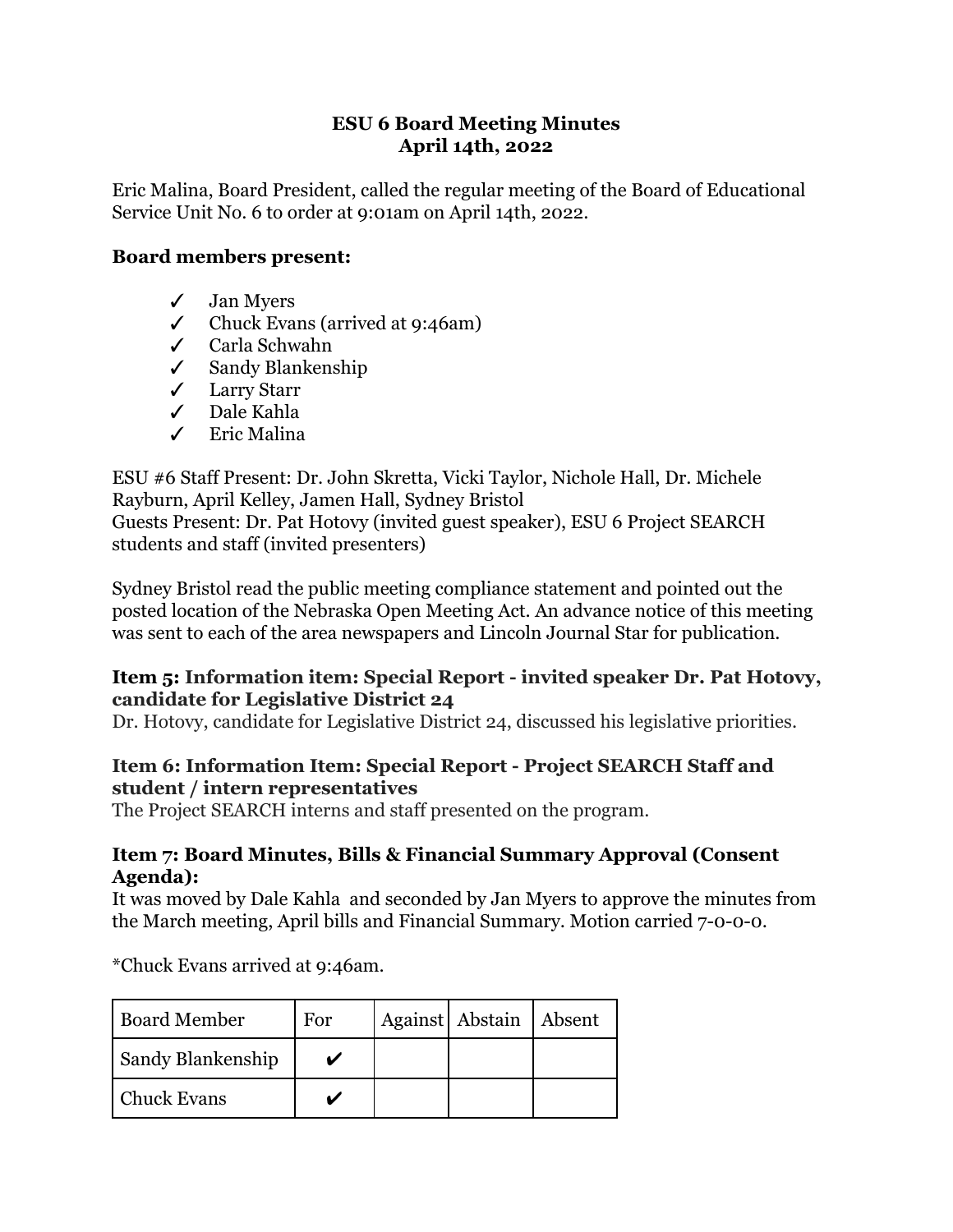| Dale Kahla    |  |  |
|---------------|--|--|
| Jan Myers     |  |  |
| Carla Schwahn |  |  |
| Larry Starr   |  |  |
| Eric Malina   |  |  |

# **Item 11: Information Items** -

- A. Dr. John Skretta, ESU 6 Administrator, discussed his written report, providing a legislative update and highlighted a recent collaborative meeting event between ESU 5 and 6 Superintendents.
- B. Nichole Hall, Human Resources Director, discussed her written report, highlighting open staff positions at ESU 6 and the Connecting the Dots event in Seward.
- C. April Kelley, Professional Development Director, discussed her written report, highlighting her Professional Development retreat.
- D. Dr. Michele Rayburn, Director of Student Services, discussed her written report, highlighting the Week of the Young Child and a major Transition Conference event that was held at SCC.
- E. Jamen Hall, Director of Technology, discussed his written report, providing an update on a major power outage affecting the Milford office necessitating the use of the backup generator.

# **Item 12: Commendations**

Congratulations were extended to Jamen Hall, Director of Technology, for being named the ESU Staff Member of the Year at the 2022 NRCSA Conference, and also extended to the ESU 6 Student Services department and Transition team for earning a NE Vocational Rehabilitation grant.

# **Item 13: Action Item: Excuse Absence of Board Members, Eric Malina and Jan Myers, from the March 10, 2022 regular meeting**

It was moved by Larry Starr and seconded by Dale Kahla to excuse the absences of Eric Malina and Jan Myers from the March 10, 2022 regular meeting. Motion carried 7-0-0-0.

| <b>Board Member</b>      | For | Against Abstain | Absent |
|--------------------------|-----|-----------------|--------|
| <b>Sandy Blankenship</b> |     |                 |        |
| <b>Chuck Evans</b>       |     |                 |        |
| Dale Kahla               |     |                 |        |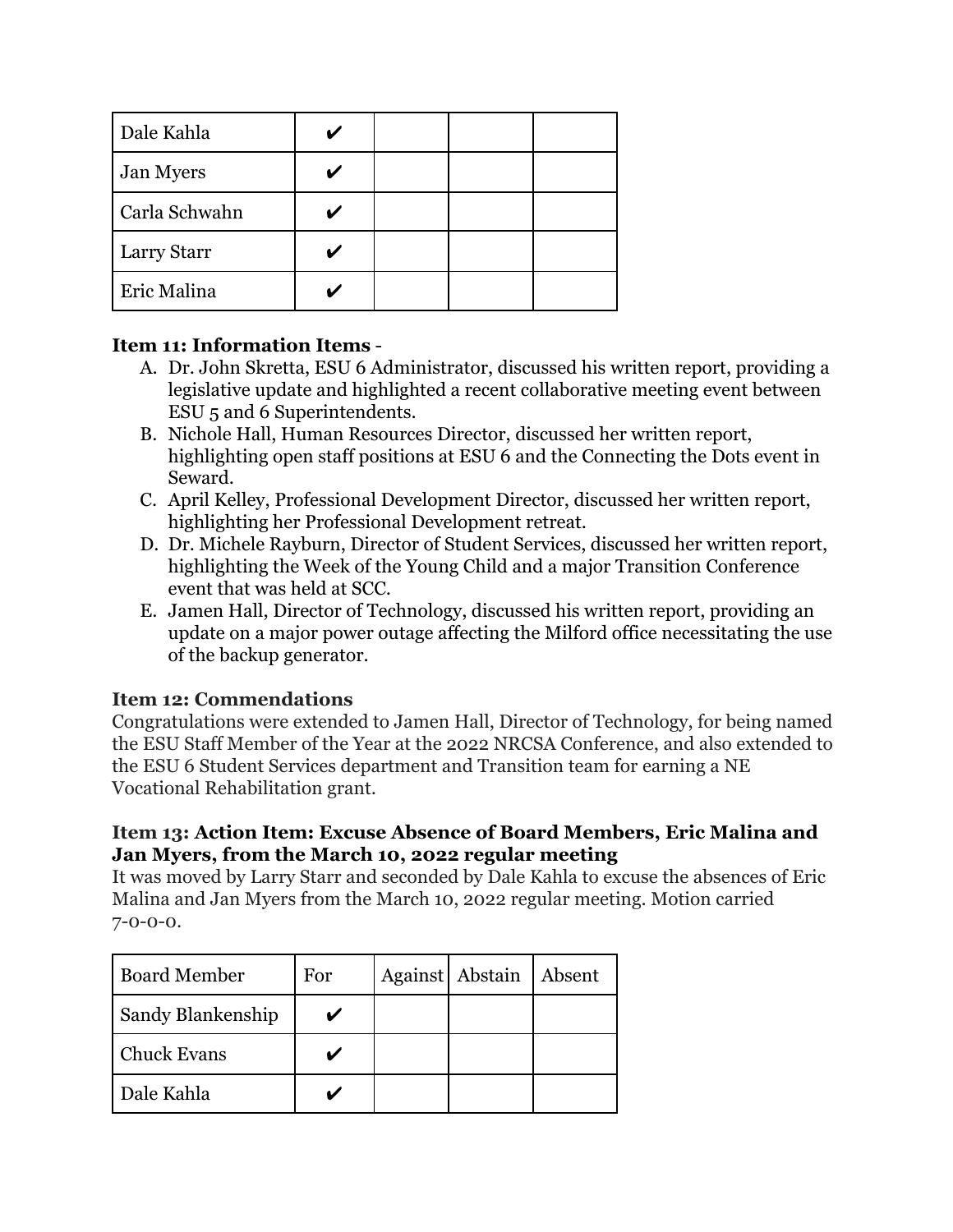| Jan Myers     |  |  |
|---------------|--|--|
| Carla Schwahn |  |  |
| Larry Starr   |  |  |
| Eric Malina   |  |  |

## **Item 14: Personnel**

## **A. Approve contract for Taytum Stutzman, SUCCESS Teacher, at 1.0 FTE, beginning in the 2022-2023 school year**

It was moved by Jan Myers and seconded by Sandy Blankenship to approve the contract for Taytum Stutzman, SUCCESS Teacher, at 1.0 FTE. Motion carried 7-0-0-0.

| <b>Board Member</b> | For | Against   Abstain | Absent |
|---------------------|-----|-------------------|--------|
| Sandy Blankenship   |     |                   |        |
| <b>Chuck Evans</b>  |     |                   |        |
| Dale Kahla          |     |                   |        |
| <b>Jan Myers</b>    |     |                   |        |
| Carla Schwahn       |     |                   |        |
| Larry Starr         |     |                   |        |
| Eric Malina         |     |                   |        |

# **B. Accept resignation of Teri Opfer, Speech Language Pathologist**

It was moved by Sandy Blankenship and seconded by Dale Kahla to accept the resignation of Teri Opfer, Speech Language Pathologist. Motion carried 7-0-0-0.

| <b>Board Member</b> | For | Against | Abstain | Absent |
|---------------------|-----|---------|---------|--------|
| Sandy Blankenship   |     |         |         |        |
| <b>Chuck Evans</b>  |     |         |         |        |
| Dale Kahla          |     |         |         |        |
| <b>Jan Myers</b>    |     |         |         |        |
| Carla Schwahn       |     |         |         |        |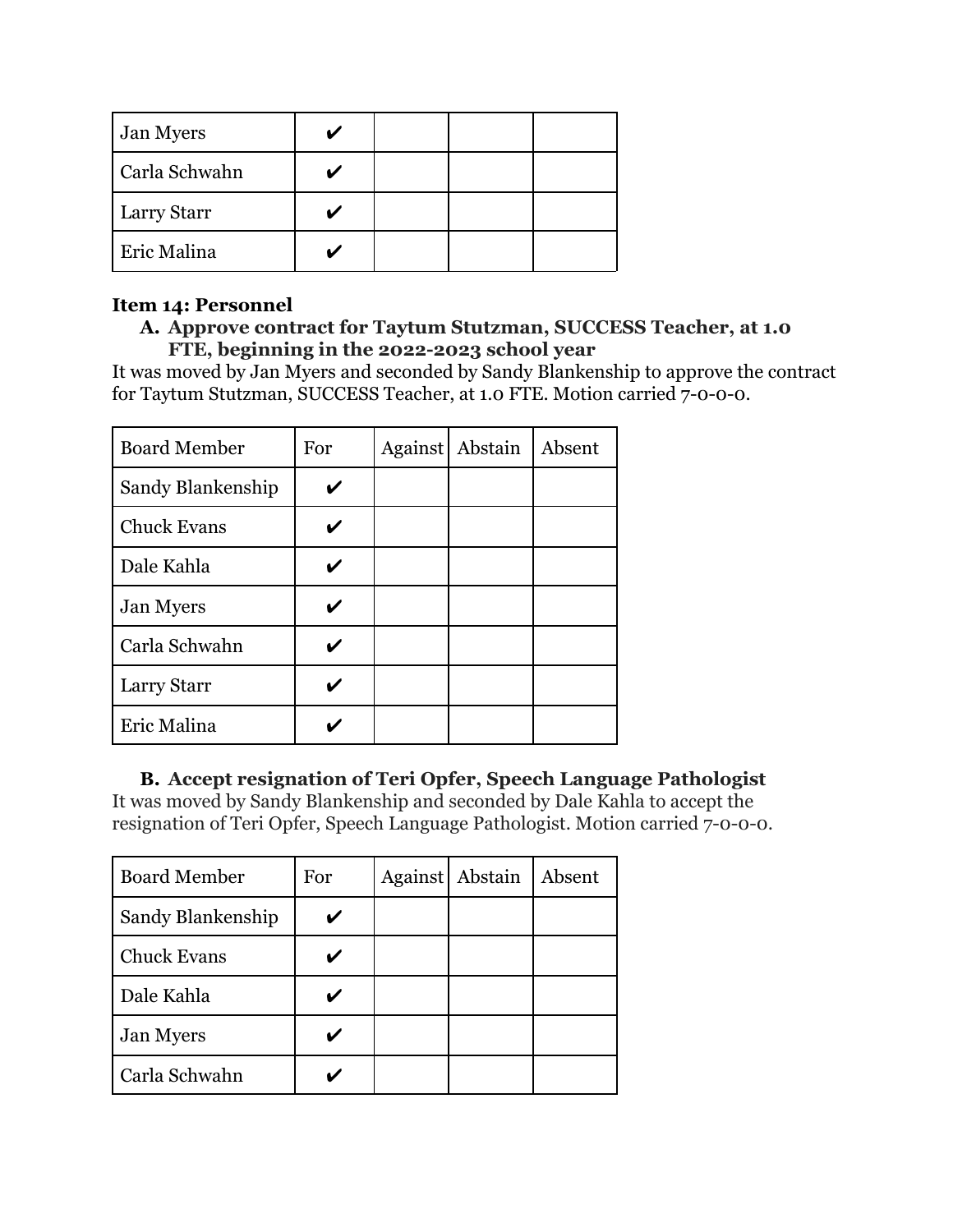| <b>Larry Starr</b> |  |  |
|--------------------|--|--|
| <b>Eric Malina</b> |  |  |

**C. RIF resolution:** Discuss, consider, and take all necessary action including authorization with regard to possible reduction of the educational program of the educational service unit for the 2022-2023 school year impacting certificated personnel in identified contracted services programs based upon projected student enrollments and the anticipated needs of member districts.

No action was taken as it was unnecessary to enact the RIF resolution this spring.

# **15: AESA, NASB, NRCSA, and ESUCC Updates**

Dr. Skretta provided updates on the member organizations.

# **16: Adjourn**

Eric Malina, Board President, adjourned the regular meeting of ESU 6 Board of Directors at 10:59 A.M.

Respectfully Submitted,

\_\_\_\_\_\_\_\_\_\_\_\_\_\_\_\_\_\_\_\_\_\_\_\_\_ \_\_\_\_\_\_\_\_\_\_\_\_\_\_\_\_\_\_\_\_\_\_\_\_\_ Eric Malina, Board President Sandy Blankenship, Board Secretary

*The next meeting of the ESU 6 Board of Directors will occur on Thursday, May 12th at 6PM at the ESU 6 Milford office.*